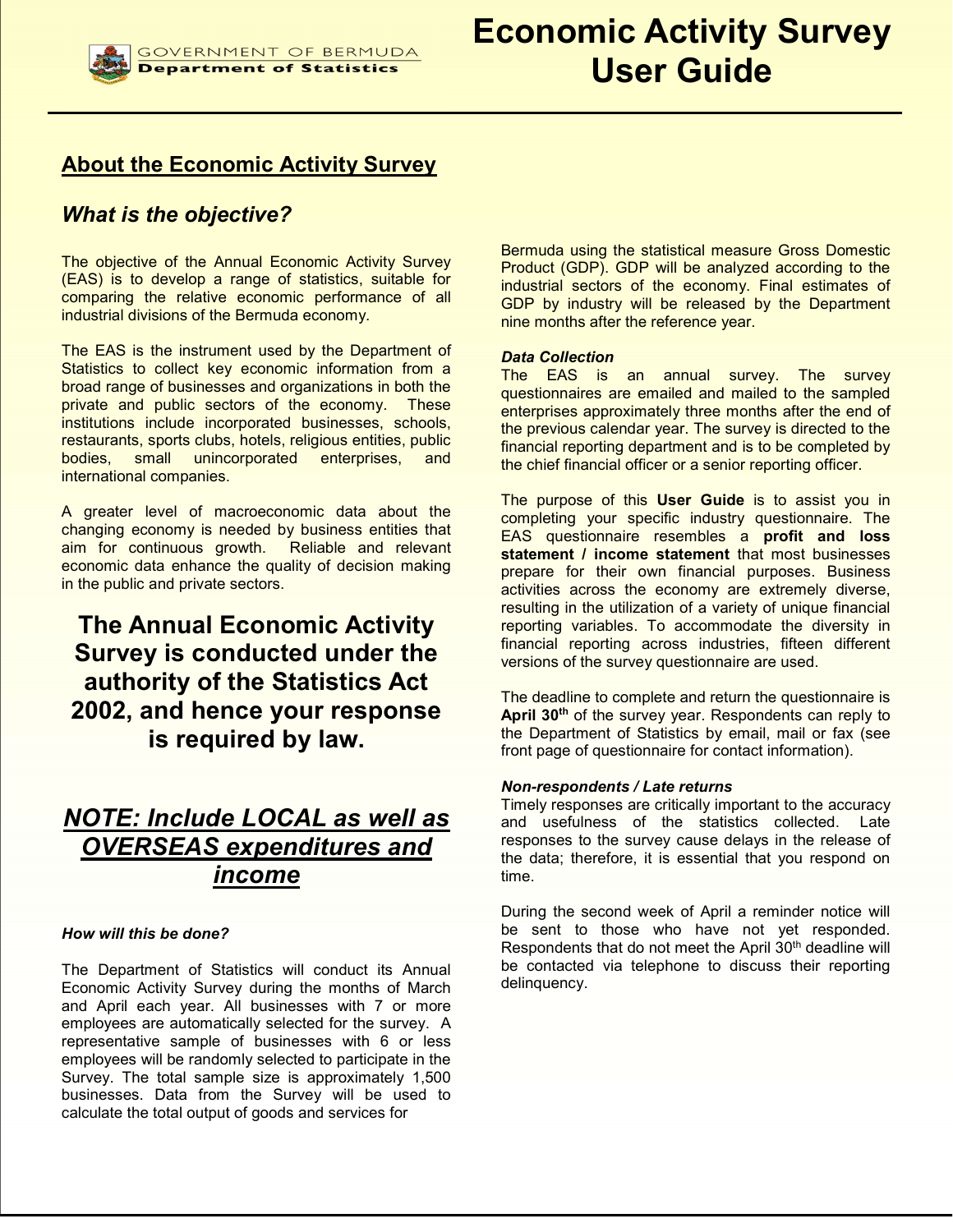# Frequently Asked Questions

# 1. What is the purpose of collecting this data?

The purpose of collecting this data is to determine the total value of all goods and services produced in the Bermuda economy, by its domestic resources. The aggregate is called Gross Domestic Product (GDP).

# 2. Do other countries collect this type of information?

Yes, like most countries, we conduct this survey in accordance with the guidelines and methodologies as stipulated by the United Nations System of National Accounts.

# 3. How was I selected for the Economic Activity Survey?

All firms with seven or more employees are automatically selected for the survey. If your firm has less than seven employees you were chosen from a computer-generated sample of businesses. Taking a sample is less costly than contacting every business in the country. Your firm represents many other businesses like your own.

# 4. Is the data collected by the Economic Activity Survey kept confidential?

Section 7 of the Statistics Act 2002, protects the confidentiality of data collected under the authority of the Act. Questionnaires are only handled by employees of the Department of Statistics who are sworn to secrecy.

# 5. Will the data collected be shared with other Government Departments?

In order to avoid duplication in collection, the sharing of data at the aggregate level with other Government Departments is permitted. Section 10 Subsection (2) of the Statistics Act 2002, however, prohibits the sharing of information which can be linked to a person, business or organization without the written consent of the person, business or organization.

# 6. What is the penalty for not responding to the Survey?

Section 15 of the Statistics Act 2002, renders anyone who refuses or neglects to provide information as required to do so, guilty of an offence and liable on conviction by court a fine not exceeding \$1,000. If failure to provide the information is continued, a further offence is liable of \$1,000 each day until the information is provided.

7. How can I get help to complete the questionnaire? Call our office and ask to speak to one of our Statistical Officers at 297-7894, 297-7610, 297-7635 or e-mail us at eas@gov.bm.

# 8. Is responding to the Economic Activity Survey mandatory?

Yes, the law requires your response. Section 11 of the Statistics Act 2002 requires persons, businesses and organizations to supply the required information in the form and manner indicated by the due date April 30<sup>th</sup>.

# 9. Why do you need my information if I'm a very small business?

Taken together, small businesses have a significant impact on the economy. This sector of the economy has grown significantly in the last few years. Your business was randomly chosen from a sample of businesses. It represents businesses which have the same economic activity. As such, we need your participation.

# 10. I am not in the profit making business. Why have I been sent a questionnaire?

Any institutional unit, whether it be a church, school, registered charity, professional club, or business, which engages in the exchange of goods and services contributes to the growth of the economy. When a transaction occurs, output in the economy is impacted in some way. Hence, your participation is required.

# 11. The first page of the questionnaire asks for the principal business activity. Our company has three different types of businesses. What should be reported in this space?

In cases where there is more than one business activity, state the one which generates the most revenue for the business or if each type of business is a profit centre, submit a completed questionnaire for each type of business activity.

# 12. What is a sample survey?

A sample survey is the process of gathering information about a large number of people/businesses/ organizations by interviewing a select group of them. The sample is selected to represent the total group. Not only does this reduce the cost of surveying everyone, but also lightens the burden on the group as well.

# 13. Can businesses use their computer to report?

Yes! We send the surveys out via email which can then be completed and forwarded to us via return email.

14. Can business owners/financial officers visit the Department of Statistics or conduct an interview over the telephone to complete their survey? Yes! We have officers available to assist you with this process if it is needed.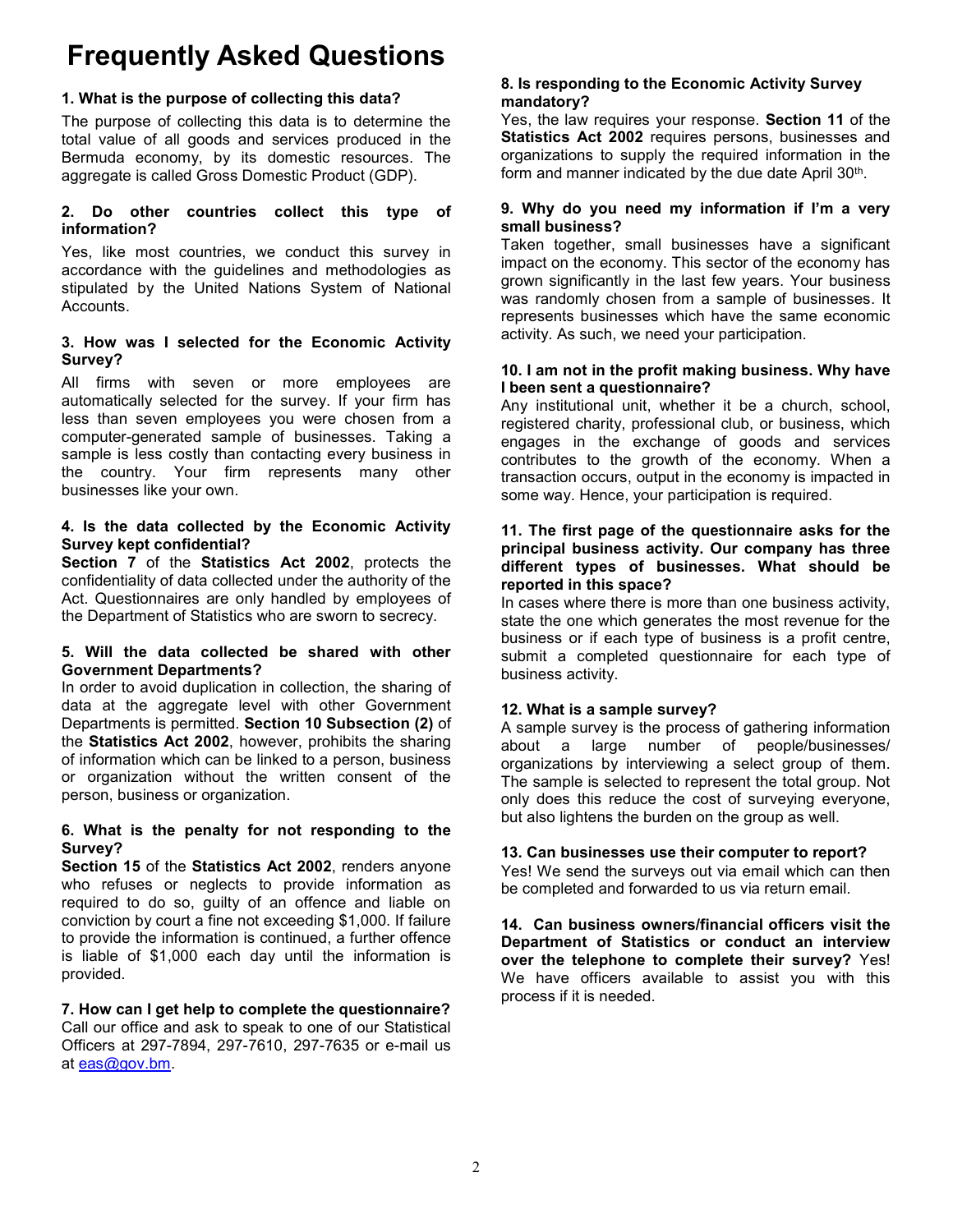# Item Definitions - Questionnaire Sections II - IV

#### D1000 Wages, salaries and benefits

The gross amount paid to employees before any deductions. Include: employee insurance benefits, employee pension contributions, overtime payments, bonuses, stock options, severance pay, redundancy pay, commissions, cost of living allowances, director's fees, vacation and sick pay, death benefits, advisory board fees, as well as the cost of meals, housing and other benefits covered for employees. Entertainment expenses incurred for entertaining clients should be included in item P2840.

D1112 Gratuities paid out - Include gratuities and tips paid to employees.

#### D2142 Hotel occupancy tax paid

Include hotel occupancy taxes paid to government.

#### D2910 Payroll tax

Include the employer's portion of payroll taxes only. Note: The employee's portion of payroll taxes is included in D1000.

#### D2990 Other taxes and licenses

Include all taxes and license payments to government. Include: motor vehicle license fees, company fees, land tax, property taxes, corporation taxes, BMA fees, city tax, health licensing fees, food licensing fee, liquor licensing fee, professional licenses, stamp duties and other fees paid to government on behalf of business. Exclude: payroll tax (see D2910), hotel occupancy tax paid (see D2142).

## D4000 Premium Supplements

Income earned on invested premiums of policyholders

## D4001 Interest received

Interest received during the period from local and overseas businesses

## D4002 Dividends received and investment income

Dividends and investment income received during the period from local and overseas businesses.

## D4003 Land rents received

Land rents received during the period from local and overseas businesses.

## D4009 Interest and land rents paid

Outflow of funds related to the cost of borrowing money. Income payable by the users of financial assets, land and sub-soil assets, to owners of such assets.

#### D4110 Interest received (banks only)

Interest received by the owners of financial assets, etc.

#### D4190 Interest paid (banks only)

Income payable on deposits, loans, securities, etc. Include: Interest paid by depository and lending institutions and other financial institutions.

#### D4211 Dividends received (banks only)

Income received by shareholders as a result of placing funds at the disposal of corporations (including companies, cooperatives, limited liability partnerships, etc.) Dividends cover all distribution of profits by corporations to their shareholders.

#### D4590 Interest, land rent and royalties paid (construction only)

Outflow of funds related to the cost of borrowing money. Income payable on deposits, loans, securities, etc. and by the users of financial assets, land and sub-soil assets, to the owners of such assets. Include: Interest payable to financial institutions.

#### D6101 Pension fund contributions received/receivable (insurance only)

Actual amounts payable to pension funds during the accounting period.

## D6220 Private funded social insurance benefits paid/payable (insurance only)

Social insurance benefits payable to households by insurance enterprises or other institutional units administering private funded social insurance schemes.

#### D7101 Non-life insurance premiums received/receivable (insurance only)

Actual non-life insurance premiums payable by policyholders to obtain insurance coverage during the accounting period.

#### D7200 Non-life insurance claims paid/payable (insurance only)

Actual amounts payable in settlement of non-life insurance claims that become due during the current accounting period.

#### D7511 Grants, donations and subventions received

Current transfers from businesses, government, households or from overseas. Include membership dues, subscriptions, contributions and voluntary donations received by non-profit institutions serving households.

#### D7520 Bad Debts, net of recoveries & donations

Bad debts written off, less bad debts recovered during the year, plus scholarships, gifts and other charitable donations, cash shorts less overs, employee fraud, and staff loan write-off. Exclude: provision for bad debt.

#### F6101 Life insurance premiums received/receivable (insurance only)

Actual life insurance premiums payable by policyholders during the accounting period.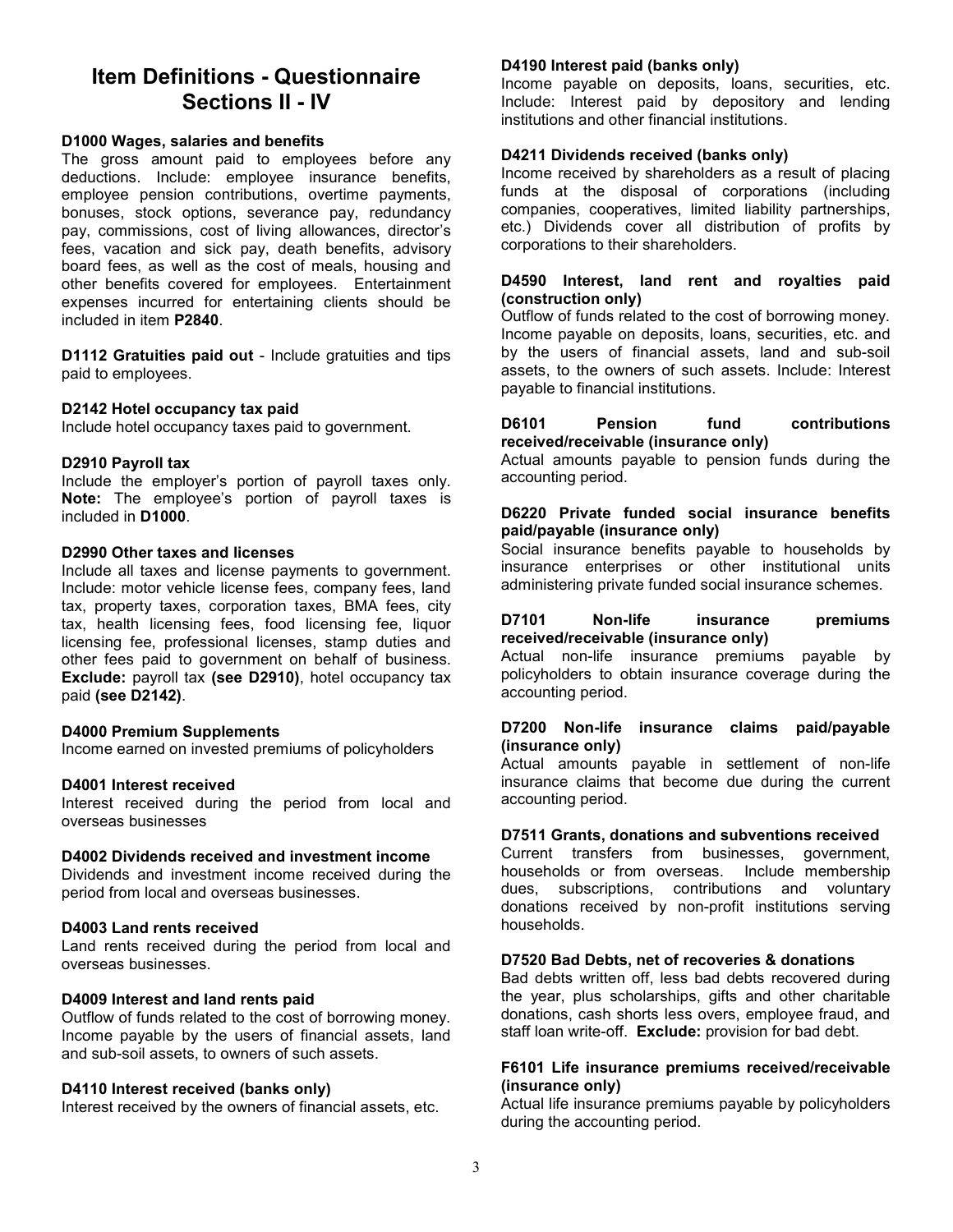## F6109 Life insurance claims paid/payable (insurance only)

Actual amounts payable in settlement of life insurance claims that become due during the current accounting period.

### F6201 Change in life insurance mathematical (technical) reserves (insurance only)

Changes in life insurance reserves against outstanding risks and with-profit insurance including prepayments of premiums. They are generally calculated as the value of the reserves at the end of the current period minus the value of the reserves at the beginning of the period. Changes in these reserves exclude holding gains or losses.

#### F6202 Change in pension fund mathematical (technical) reserves (insurance only)

Changes in the reserves of pension schemes comprising special funds held against outstanding risks and benefits, and as prepaid contributions, calculated as the value of the reserves at the end of the current period minus the value of the reserves at the beginning of the period. Exclude: holding gains or losses.

# F6203 Change in non-life insurance (technical) reserves (insurance only)

Changes in non-life insurance reserves against outstanding claims, including prepayments of premiums. They are generally calculated as the value of the reserves at the end of the current period minus the value of the reserves at the beginning of the period. Changes in these reserves exclude holding gains or losses.

# K1000 Depreciation and amortization

The decline in the value of fixed capital assets in the current period because of physical deterioration, normal obsolescence or normal accidental damage. This is to be recorded at net book value. (The value should match the total depreciation reported in section IV of the survey)

# P1111 Sales of goods and services

The amount earned from selling products and services. Include: receipts from the sales of goods and services, net of refunds and discounts.

# Please note industry specific instructions below:

Agriculture – include total receipts from the sale of crops, livestock, milk, eggs, honey and all types of service activities.

**Manufacturing** – include income from the sale of goods produced by the business unit. Include receipts from maintenance and repair of agricultural, industrial and commercial machinery and equipment.

**Electricity** – include income from the generation, transmission and distribution of electricity. Include: sale of electricity to residential, commercial, and industrial customers (including electricity for resale by other private or public electric utilities); and other operations revenue.

Construction – include income from construction work. Include change in work-in-progress, i.e. the value of construction work actually put in place during the current period on projects that take longer than one accounting period to complete. The main income for painting services falls under this category.

Wholesale & Retail – include fees and commissions of commission agents, manufacturers' representatives, auctioneers, etc.

Hotels – include room sales gross receipts. Enter cost of room sales under P2151.

Real Estate & Renting – include the income from the rental of buildings or office space, gross of real estate fees and commissions paid, or other deductions.

Financial Management Services - include all international and domestic business activity conducted by local or resident establishments, but exclude the operations of overseas subsidiaries and associates of these establishments.

**Financial Institutions** – include direct service charges **Insurance Companies** – include direct service charges

P1111G, P1112G, P1113G, P1114G - Please allocate gratuities collected to the appropriate revenue source.

# P1111H Hotel Occupancy tax collected

# P1111M Marina sales

Include total receipts from the rental of boats, canoes, jet skis, etc.

## P1112 Sales of other goods and services

## Please note industry specific instructions below:

Water Supply – include income from treating and distributing water. Include; sale of water to residential, industrial, and commercial customers (including bulk water for resale by other private or public water utilities) and other operation revenues.

Quarrying – include income from the sale of quarry products: building stone, sand, pebbles, gravel, clay, lime, etc.

Repair Services – include income received from maintenance and repair of motor vehicles.

Hotels & Restaurants – include total receipts from all restaurants, cafeterias, canteens, snack bars, catering and take-out facilities. Include alcohol sales in item P1113. Enter cost of restaurant sales under P2152.

Financial Management Services – include fees received from Exempted and Permit companies with a physical presence in Bermuda.

Real Estate & Renting – include income in respect of property development, management, appraisal, agency services, etc.

General Business Activity – include contributions received by non-profit institutions serving businesses, from their members, including membership dues and subscriptions.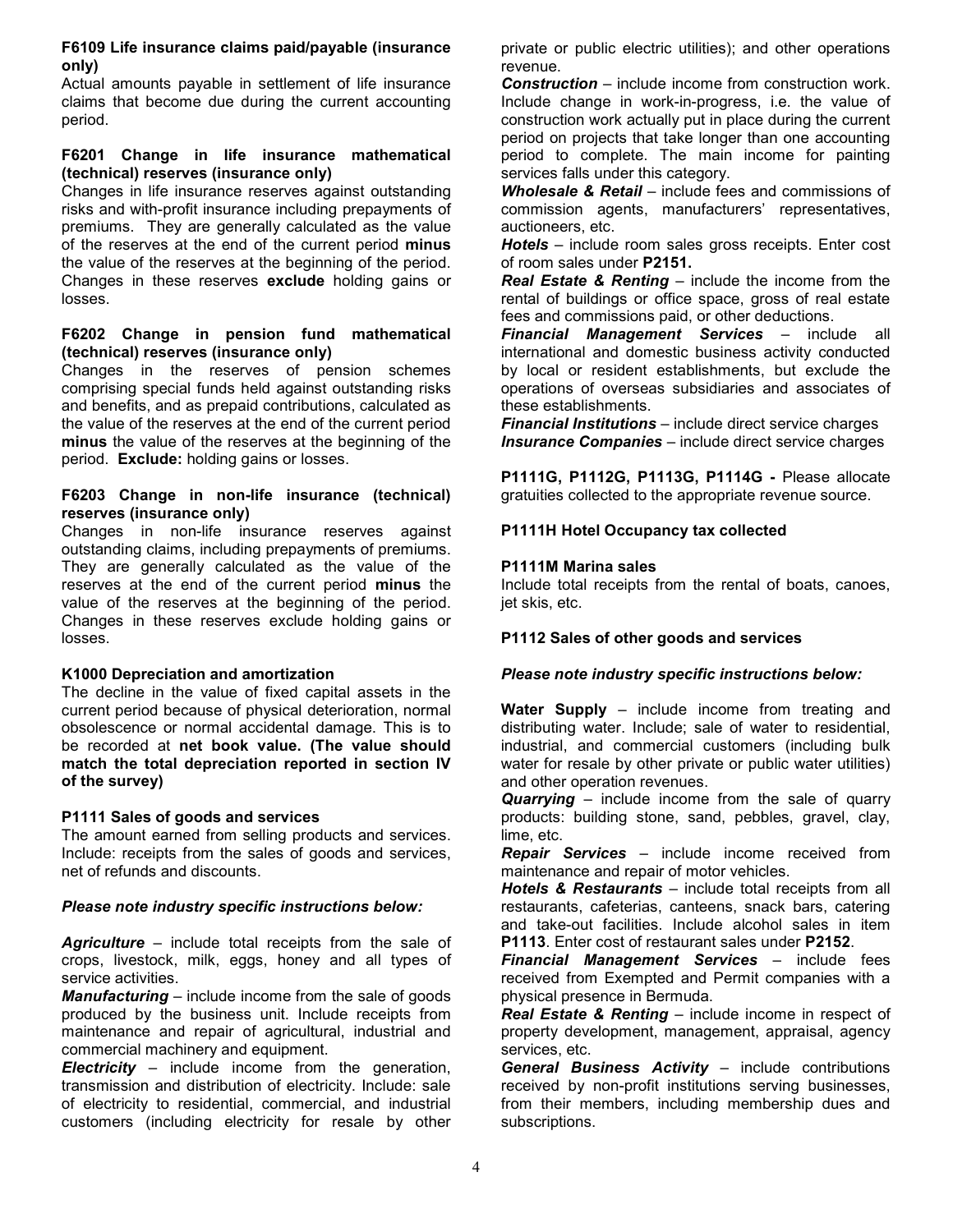## P1113 Sales of secondary goods and services

## Please note industry specific instructions below:

**Hotels & Restaurants** – include total receipts from the sale of alcoholic beverages. Enter the cost of bar and wine sale under P2153.

Financial Management Services – include fees received from Exempted and Permit companies with no physical presence in Bermuda.

Real Estate & Renting – include gross income from the rental of transport equipment. Include motorcycles, trucks, containers, fishing boats and aircraft.

## P1114 Sales of other secondary goods and services

# Please note industry specific instructions below:

Hotels & Restaurants – include total receipts from other departments such as newsstands, gift shops, pro shops, green fees, rental of banquet hall and convention facilities, etc. Enter cost of other departmental sales under item P2153.

Financial Management Services – include income received from own account "offshore" activity banking, insurance, money-broking, consultancy, etc.

**Real Estate & Renting** – include income from the rental of construction and civil engineering equipment, computers and other office machinery, and other machinery and equipment.

# P1115 Other income

## Please note industry specific instructions below:

**Financial Management Services - include receipts** from domestic sources.

Real Estate & Renting – include rental of furniture, electrical appliances, audio visual equipment, surfing and diving equipment, personal goods, etc.

Retail & Wholesale - include personal goods rentals

# P1121 Sale of goods purchased for resale

Report net of refunds and discounts

## P1129 Purchases of goods for resale

Actual payments for goods for resale within the specific period, gross of customs duties and port charges, but net of any refunds and discounts received.

# P1610 Gross income from the rental/lease of office space or other real estate

Include the income from the rental of buildings or office space, gross of real estate fees and commissions paid or other deductions.

## P1620 Gross income from the rent/lease of land

Include: Income received for putting land at the disposal of another establishment.

P1630 Gross income from the rental/lease of machinery/equipment

Include: Income received for putting equipment or machinery at the disposal of another entity.

## P1189 Other operating income

Income from other sources related to the business, e.g. commissions, repair work, delivery of produce or goods, rental of buildings and equipment, building maintenance revenues, include trade margins in foreign exchange. Exclude: bad debts recovered (See Item D7520), foreign exchange gains and losses.

## P2111 Cost of agricultural materials and supplies (agriculture only)

Include: seeds, cuttings and other planting material, fertilizer, other agricultural chemicals and supplies, animal feed, customs duties, etc.

#### P2120 Cost of raw materials, supplies and components

Consists of purchases plus opening stock less closing stock of raw materials, supplies and components. Include the direct inputs of raw materials, supplies and components into the manufacturing process. Also, include custom duties.

## P2130 Cost of construction materials and supplies (construction only)

All building supplies, including timber, quarry products, cement, concrete products, steel, port charges, etc. Include: the cost of quarrying supplies and custom duties.

#### P2140 Cost of packaging/wrapping materials & office supplies (retail & wholesale only)

Consists of purchases plus opening stock less closing stock of packaging materials and office supplies.

## P2151 Cost of room sales (accommodation services only)

Consists of purchases plus opening stock less closing stock.

## P2152 Cost of restaurant sales

Consists of restaurant purchases plus opening stock less closing stock.

## P2153 Cost of bar and wine sales

Consists of bar, wine and spirits purchases plus opening stock less closing stock.

## P2154 Cost of departmental sales

Consists of departmental purchases plus opening stock less closing stock.

## P2155 Cost of china, glassware, cutlery, linens, uniforms

Consists of china, glassware, cutlery, and other housekeeping purchases plus opening stock less closing stock.

## P2160 Cost of fuels used

Include: gasoline used in business vehicle, kerosene,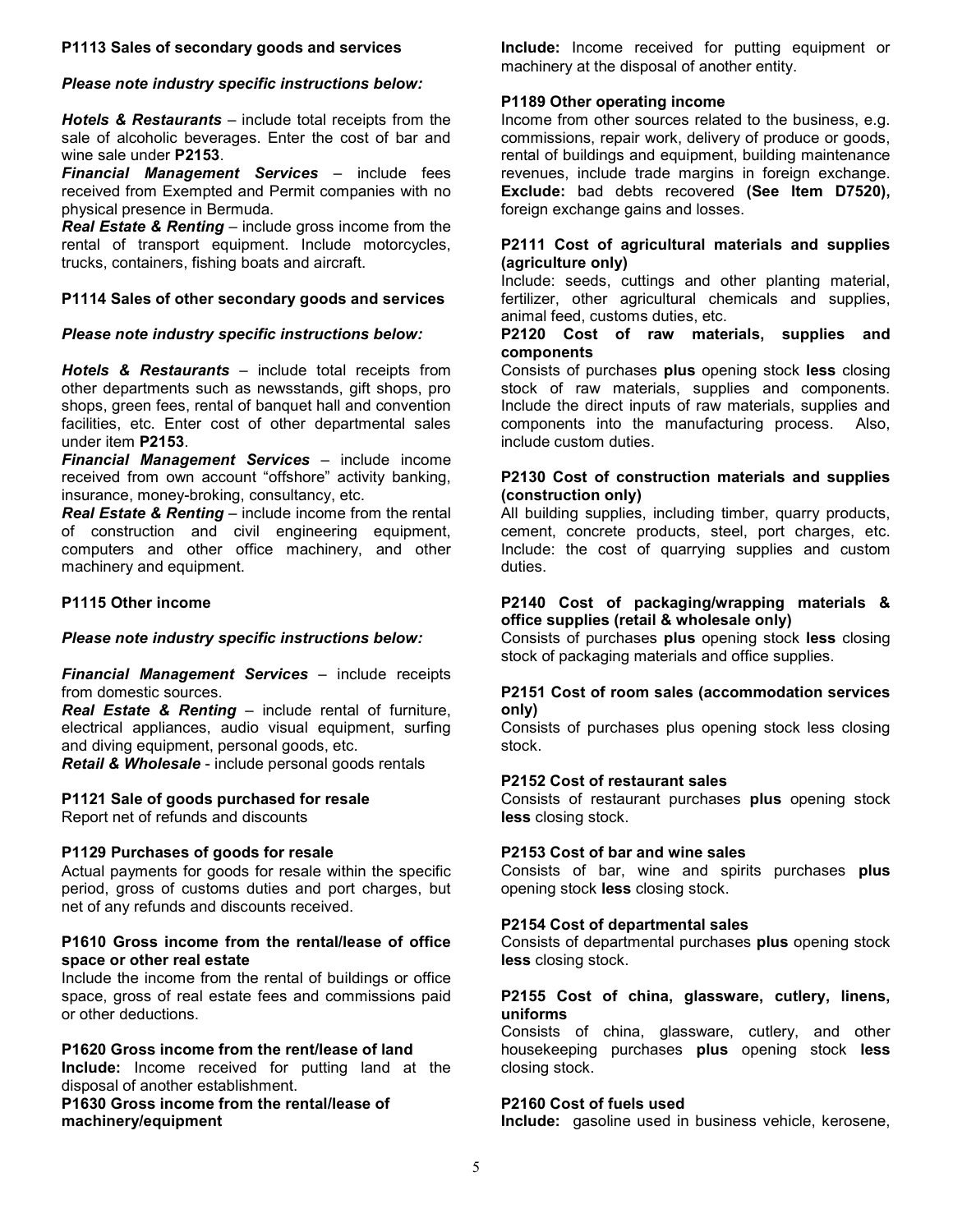gas oil, propane and other fuel oils, lubricating oils, etc. Also, include gas for: operations, motor vehicles, and appliances.

# P2170 Cost of stationery and other office supplies

Consists of purchases plus opening stock less closing stock of stationery and other office supplies. Include custom duties.

# P2180 Cost of professional supplies

Consists of purchases plus opening stock less closing stock of professional supplies.

## P2190 Cost of parts and supplies (retail & wholesale only)

Consists of purchases plus opening stock less closing stock of parts and supplies.

## P2211 Maintenance and repair of machinery & equipment

Include amount paid to mechanics and machinists for routine maintenance and repair work of parts, servicing, labor costs, etc.

#### P2214 Maintenance and repair of plant and equipment

Include: repair and maintenance of the internal and external structures of plant and equipment.

# P2220 Electricity and water

Include: amount paid for reading of meters and standing charges. Exclude: bottled drinking water.

## P2230 Payment for sub-contract of construction work (construction only)

The amount paid to outsource construction work for a short period of time. Include: work done by paint contractors, electricians, plumbers, etc.

## P2240 Minor building maintenance and repair

Include: repair and painting of roofs, exterior walls, foundation, flooring, ceiling, partitions, doors, windows, plaster, structural ironworks, screens, window shades, Venetian blinds, plumbing, heating and air conditioning within or a part of the building, electric wiring, and light fixtures.

## P2300 Maintenance and repair of motor vehicles

Include: the amount paid to mechanics and petrol service stations for labor and materials.

# P2411 Transport and freight charges (agriculture only)

Monies spent in the local economy for the movement of human or material resources, to or from the company. Include: local freight charges incurred by local couriers and truckers, taxi costs used to transport visiting business professionals. Include: airline tickets purchased from local vendors for business purposes only.

# P2412 Transport

Monies spent in the local economy for the movement of human or material resources, to or from the company. Include: local freight charges incurred by truckers, taxi costs used to transport visiting business professionals, and container rental storage. Also Include: Garbage disposal. Courier costs are to be included in item P2430.

## P2420 Telephone and other communications

Include: cellular phone charges, fax, telex, Internet and radio & television transmission charges,

## P2430 Postal and Courier Services

Include: the cost of courier, postage messenger services, and post office box rentals.

# P2510 Bank charges

Include: checkbook charges, credit card commissions, draft charges, foreign exchange commissions, monthly service charges, and wire transfer charges. NOTE: Interest paid on loan amounts is to be included in D4009.

## P2520 Insurance

Premiums paid for motor vehicle, property, marine, casualty, liability, theft, building insurance, directors and officers, key man insurance, etc. for business operations only. For insurance companies include re-insurance premiums paid/payable and claims ceded. Exclude: health and social insurance. **NOTE:** Employee insurance expenses are to be included in D1000.

## P2610 Rental/lease of buildings

The amount paid for the rental/lease of real estate, buildings, office space and meeting rooms. Include mooring rents.

# P2620 Real estate commissions paid (real estate only)

Include: payments for real estate agency services, property management and development, property appraisal, etc. NOTE: commissions earned by employees are to be included in D1000.

## P2630 Rental/lease of machinery, equipment and vehicles

Include: the rental or leasing of furniture, computers, or other forms of equipment. Exclude lease purchase agreements and deferred payment plans on the purchase of equipment.

## P2700 Computer services and maintenance of office equipment

The amount paid for computer maintenance and repair, consultancy, computer site preparation, data processing, and database production. Include: repair and maintenance of calculating machines, accounting machines, digital and analog computers, associate electronic data processing equipment and accessories, etc. Exclude: computer software and hardware purchases. (see Item P5120 Computer software and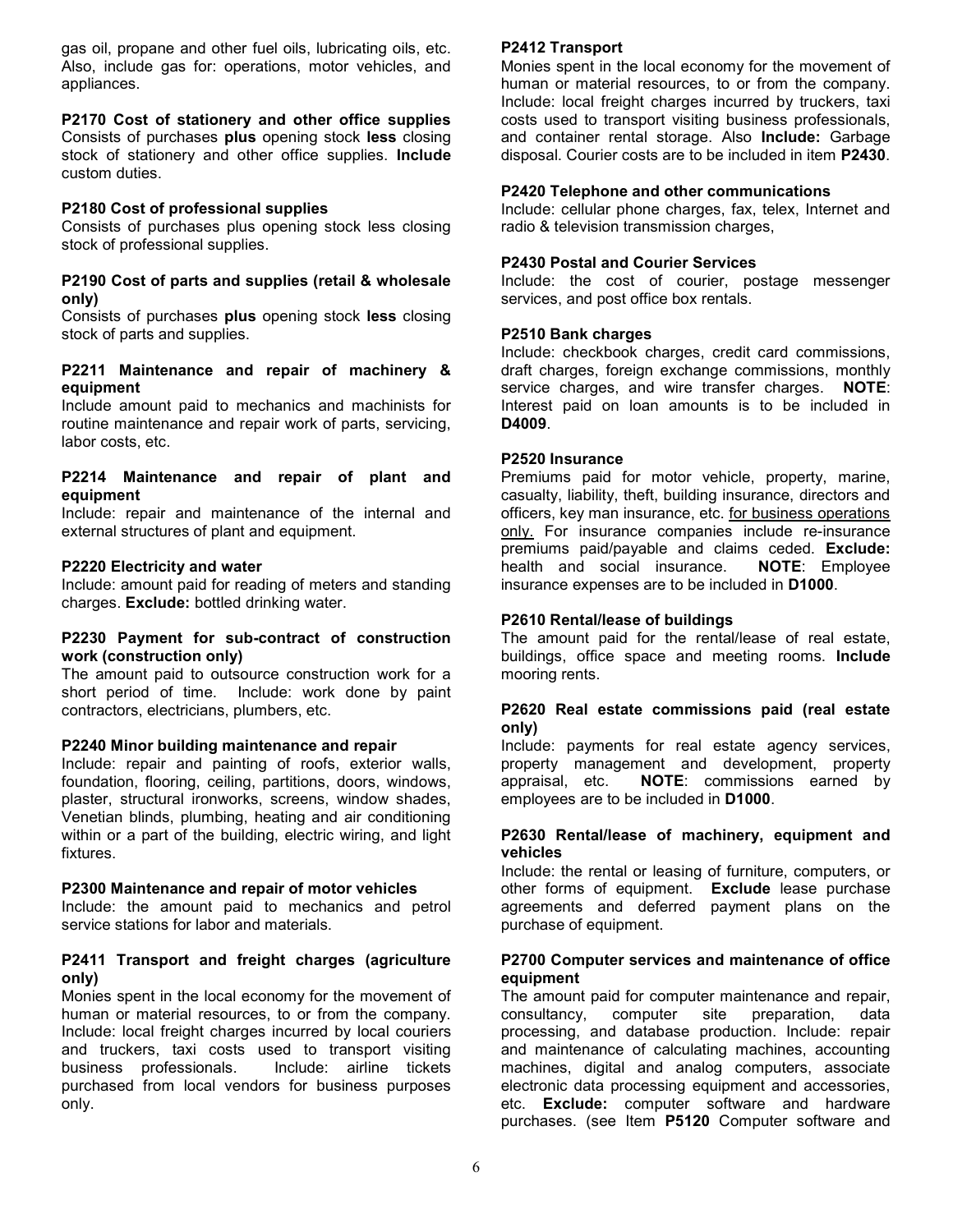### P5118 ICT equipment)

## P2810 Professional services

Include: legal, accounting, audit, management advisory, management fees, trust fees, temporary staff hired through employment agency, outsourcing of inventory counting, corporate and administrative, tax service professional fees, payroll processing fees, relocation services/assistance, and franchise fees etc.

#### P2820 Advertising and promotion

Include: all marketing costs, media costs, program costs, poster costs, radio advertisements, Internet advertisements, television commercials, yellow page advertisements, and client entertainment expenses.

#### P2830 Travel Expenses

Include: airline tickets purchased from local vendors for business purposes only.

#### P2840 Entertainment Expenses

Include: entertainment for staff e.g. Office parties and staff lunch/dinner.

#### P2900 Other expenses

Enter all other current items of expenditure including subscriptions, expenses for security, recruitment costs (Exclude: services of recruiting agencies – P2810, and recruiting advertisements – P2820), training costs, work permits, staff training, building cleaning and other services not elsewhere specified. Exclude: bad debts, extraordinary items and other non-current items of expenditure. Please specify what all amounts refer to.

#### P5114 Buildings and other Structures

Record the value of the stock of buildings, other structures and land improvements at the beginning of the year. This stock includes the costs of site clearance and preparation, erection of public monuments, harbours, the laying of pipelines and cables, communication and power lines and the construction for sport and recreation. Under **acquisitions**, record any new purchases, assets acquired through barter, received as capital transfers in kind, or produced on own account that are not yet completed or fully mature. Include the value of the value of extensions and major renovations to existing buildings. Disposals include any assets sold, surrendered as capital transfers, scrapped or demolished. Include: under acquisitions.

## P5116 Machinery, equipment and other fixed assets

Record the value of the stock of all machinery equipment and fixed assets at the beginning of the year, including new or second-hand machinery and equipment, transport equipment, furniture and furnishings, and other durable goods. Under acquisitions, record any new purchases, assets acquired through barter, received as capital transfers in kind, or produced on own account that are not yet completed or fully mature. Disposals include any assets

sold, surrendered as capital transfers, scrapped or demolished.

## P5118 Information & communication technology equipment

Record the market value of all information & communication technology equipment at the beginning of the year This stock includes typewriters, calculating machines, computers, automatic data processing machines, other office machines including parts and accessories, photocopiers, insulated wire and cables, optical fiber cables, electrical capacitors, electrical resistors, printed circuits, semiconductor devices, electronic circuits, telecommunications apparatus, transmission apparatus, reception apparatus for radio and television, sound recorders and reproducers, radar apparatus and measuring and checking equipment. Under acquisitions, record any new purchases, assets acquired through barter, received as capital transfers in kind, or produced on own account that are not yet completed or fully mature. Disposals include any assets sold, surrendered as capital transfers, scrapped or demolished.

#### P5119 Research & development expenditures

The value of research and development should be determined in terms of the economic benefit it is expected to provide in the future. Record the value of this future economic benefit as the opening stock balance at the beginning of the year. Research and development, by convention, can be valued as the sum of the costs to produce it since the value may not be observed directly. Under **acquisitions**, include expenditure on work undertaken on a systematic basis to increase the stock of knowledge, and use of this stock of knowledge for the purpose of discovering or developing new products (goods and services), including improved versions or qualities of existing products, or discovering or developing new or more efficient processes of production.

#### P5120 Computer software and Databases

Record the value of computer software and databases at the beginning of the year, if these items are expected to be used in production for more than one year. Database values consist of files of data organized in such a way as to permit resource-effective access and use of the data. The development of software and databases can be valued at the sum of the costs to produce those items. Under **acquisitions**, record any purchases of packaged software and database management systems, any additions to the value of own-account produced software and databases and the purchase of customized software. Disposals include any software or databases sold and should be valued at their market prices. Exclude: computer maintenance and repair (see Item P2700), rental and leasing of computer equipment (see Item P2630).

### P5121 – Other intellectual property products

Other intellectual property products include any such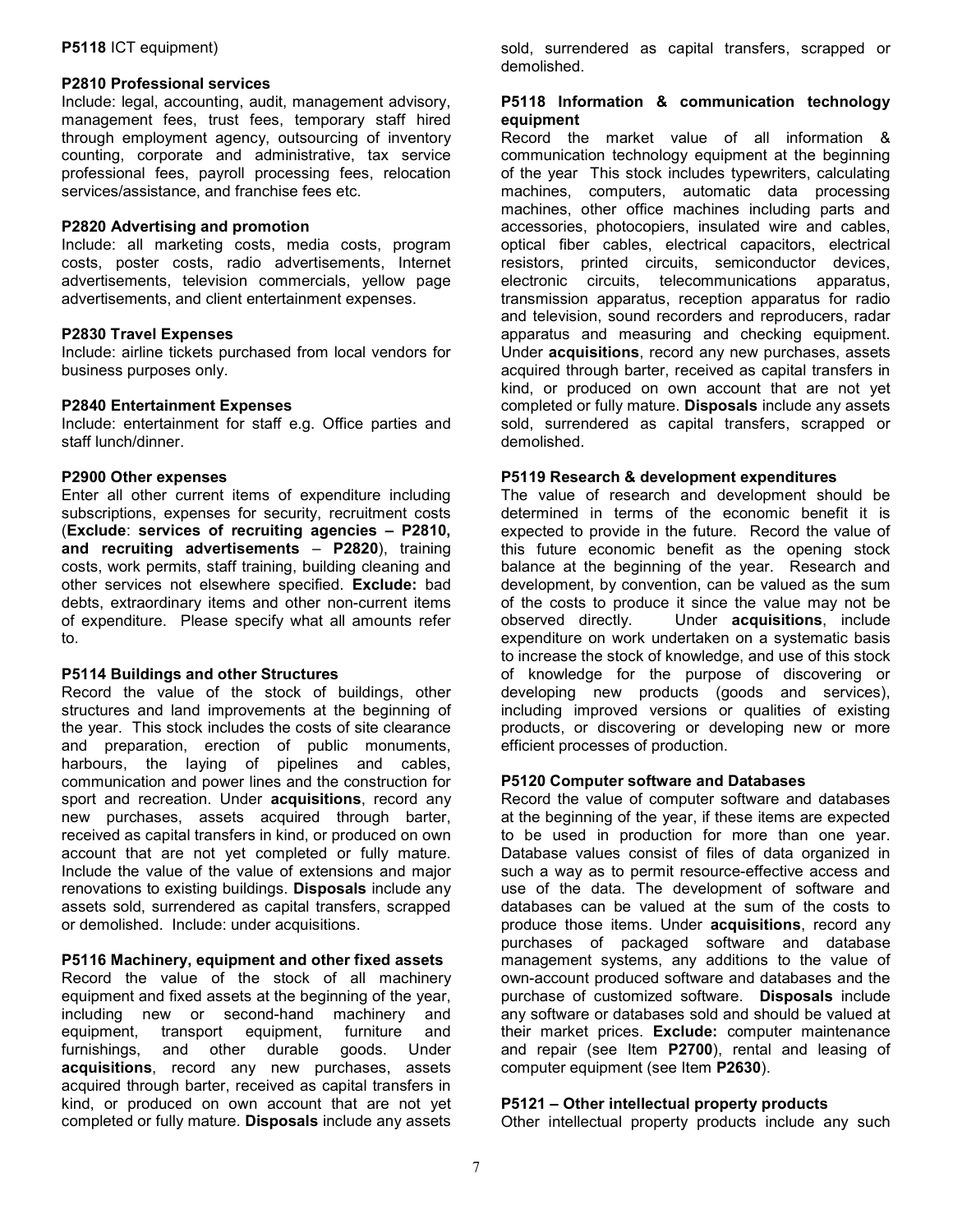products that constitute fixed assets but are not already captured in P5119 – Research and development and P5120 – Computer software and databases. These assets can include mineral exploration and evaluation; entertainment, literary and artistic originals; and other intellectual property products not specified above. Entertainment, literary and artistic originals consist of the original films, sound recordings, manuscripts, tapes, models, etc. on which drama performances, radio and television programming, musical performances, sporting events, literary and artistic output etc. are recorded or embodied.

### P5122 – Non-Produced (non-financial) assets

These assets included natural resources such as land, mineral and energy resources, water resources, noncultivated biological resources, contracts, leases and licences, goodwill and marketing assets. Please note that the value of land excludes any buildings or other structures situated on it or running through it. It also excludes any cultivated crops or trees. Contracts leases and licences are treated as assets only if the terms of the contract, lease or licence specify a price for the use of an asset or provision of a service that differs from the price that would prevail in the absence of the contract, lease or licence. Additionally one party to the contract must be able legally and practically to realize the price difference. The category of contracts, leases and licences can include marketable operating leases, permits to use natural resources, permits to undertake specific activities and entitlement to future good and services on an exclusive basis. Goodwill reflects the value of corporate structures and the value to the business of an assembled workforce and management, corporate culture, distribution networks and customer base. Marketing assets consist of items such as brand names, mastheads, trademarks, logos and domain names.

#### P5200 Change in inventories

Total value of all inventories at the end of the year minus the value at the beginning of the year, including the value of work-in-progress and materials and supplies held in stock.

#### P5211 Closing inventory of produce and livestock (agriculture only)

Value of produce held in stock as well as livestock for slaughter at the end of the accounting year, allowing for stock losses due to wastage, theft or accidental damage.

# P5219 Opening inventory of produce and livestock (agriculture only)

Value of produce held in stock as well as livestock for slaughter at the beginning of the accounting year.

P5221 Closing inventory of work-in-progress & finished goods (manufacturing only)

Value of work-in-progress and finished goods held in stock at the end of the accounting year, allowing for stock losses due to wastage, theft or damage

## P5229 Opening inventory of work-in-progress & finished goods (manufacturing only)

Value of work-in-progress and finished goods held in stock at the beginning of the accounting year,

### P5231 Closing inventory of goods for resale (retail & wholesale only)

Value of goods for resale held in stock at the end of the accounting year, allowing for stock losses due to wastage, theft or accidental damage.

#### P5239 Opening inventory of goods for resale (retail & wholesale only)

Value of stocks of goods for resale at the beginning of the accounting year,

#### P5300 Acquisition of Valuables

Include: precious metals and stones, antiques, jewelry fashioned out of such stones and metals, and other art objects.

#### Consolidations

The Department of Statistics would be happy to send extra questionnaires if there are other companies operating as independent cost centers.

#### Exclusions from questionnaire

Dividends paid, provision for loan loss, amortization of goodwill, write-offs, foreign exchange gains/losses.

# Balance Of Payments - Questionnaire Section V

## Definitions:

A non-resident is an individual/enterprise that lives/operates or intends to operate outside of Bermuda for one year or more (even if they are Bermudian nationals/owned). This category also includes non-Bermudians who live/work in Bermuda for less than 1 year.

#### Conversion to Bermuda Dollars:

All values should be reported in Bermuda dollars. Foreign currencies should be converted to Bermuda dollars at the midpoint of the buy and sell rates applicable on the date of the transaction.

# Payments to non-residents

## B2111D Dividends paid to non-residents

Dividends paid to non-resident investors (direct or otherwise) on equity investments in your company.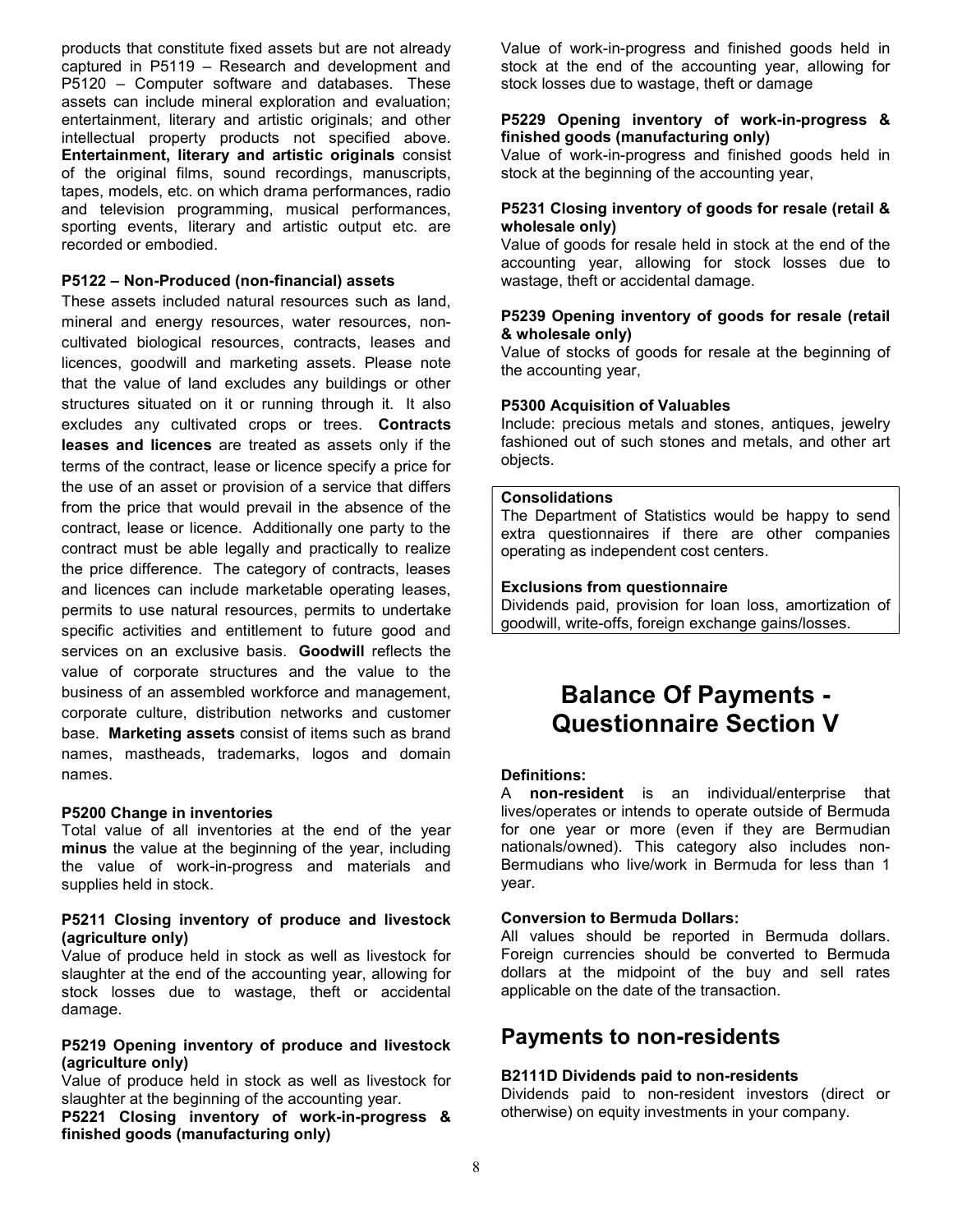#### B2222D Interest paid on debt liabilities to nonresidents

Interest paid to non-residents on direct, portfolio, and other investments including interest payments on loans.

A7100D Payments for financial services (including brokerage) Financial services cover financial intermediary and auxiliary services, except insurance and pension fund services. These services include those usually provided by banks and other financial corporations. They include deposit taking and lending, letters of credit, credit card services, commissions and charges related to financial leasing, factoring, underwriting, and clearing of payments. Also included are financial advisory services, custody of financial assets or bullion, financial asset management, monitoring services, liquidity provision services, risk assumption services other than insurance, merger and acquisition services, credit rating services, stock exchange services, and trust services.

#### A1021D Payments to non-residents for management, legal, accounting services, etc. Management and consultancy fees

Include all payments by your company to non-residents for management consultancy and market research services.

#### Legal services

Include all payments by your company to non-residents for legal services rendered.

#### Accounting services

Include all payments by your company to non-residents for accounting and auditing services provided. Multinational accounting and auditing firms in Bermuda are treated as residents and payments to them should not be included.

## A1022D Payments to non-residents for advertising and marketing

Payments by your company for advertising services including advice, creative services, production of advertising material, media planning and buying. It also includes the creation and realization of advertising campaigns along with conducting marketing campaigns and other advertising services aimed at attracting and retaining customers.

#### A9200D Payments to non-residents for computer, information, and telecommunication services Computer services

Include all payments to non-residents by your company for software development, data processing, hardware consultancy and maintenance services.

# Information services

Payments by your company to non-residents for any information services eg. publications, database, news agency etc.

## Telecommunication services

Include payments to non-resident companies for telecommunication services. The international communications companies located in Bermuda are treated as residents and payments to them should not be included.

#### A6100D Payments to non-residents for insurance premiums

Any payments paid to non-residents for insurance premiums.

C2240D Claims paid to non-residents for insurance/reinsurance Include all claims paid by your company to non-residents on all non-life insurance/reinsurance coverage. This will also include claims paid for term life insurance coverage.

## A3400D Payments for transportation services including courier and postal services

Include payments to non-residents for the transportation of physical or human materials, and payments to nonresidents for the cost of courier services, postage messenger services and post office box rentals.

#### A4120D Expenses related to training, conferences, and other travel overseas

Expenditure overseas on attending training sessions and conferences (seminars, courses, etc.) and other events related to the operation of your business. Exclude airfares and vehicle rentals.

#### A8000D Franchise fees, royalties, copyrights and patents paid to non-residents Franchise fees

Include payments to non-residents for authorization to operate under franchise agreements.

## Royalties, copyrights, and patents

Payments to non-residents for authorized use of patents, copyrights, trademarks and industrial processes.

#### A1035D Payment to non-residents for other services not listed above

Include payments to non-residents for the rental of land, buildings, offices, and equipment (exclude vehicles rented for business travel) and payments for all other operating expenses and services not included elsewhere.

A1000D Payments for goods purchased under merchanting Payments made by your local Bermuda entity for the purchase of goods from a non-resident, with the same goods being sold to another non-resident without the goods being present in Bermuda. Merchanting occurs for transactions involving goods where physical possession of the goods by the owner is unnecessary for the process to occur.

# C2227D Membership fees and donations to nonresident organizations

Include payments to non-residents by your company for membership to regional and international industry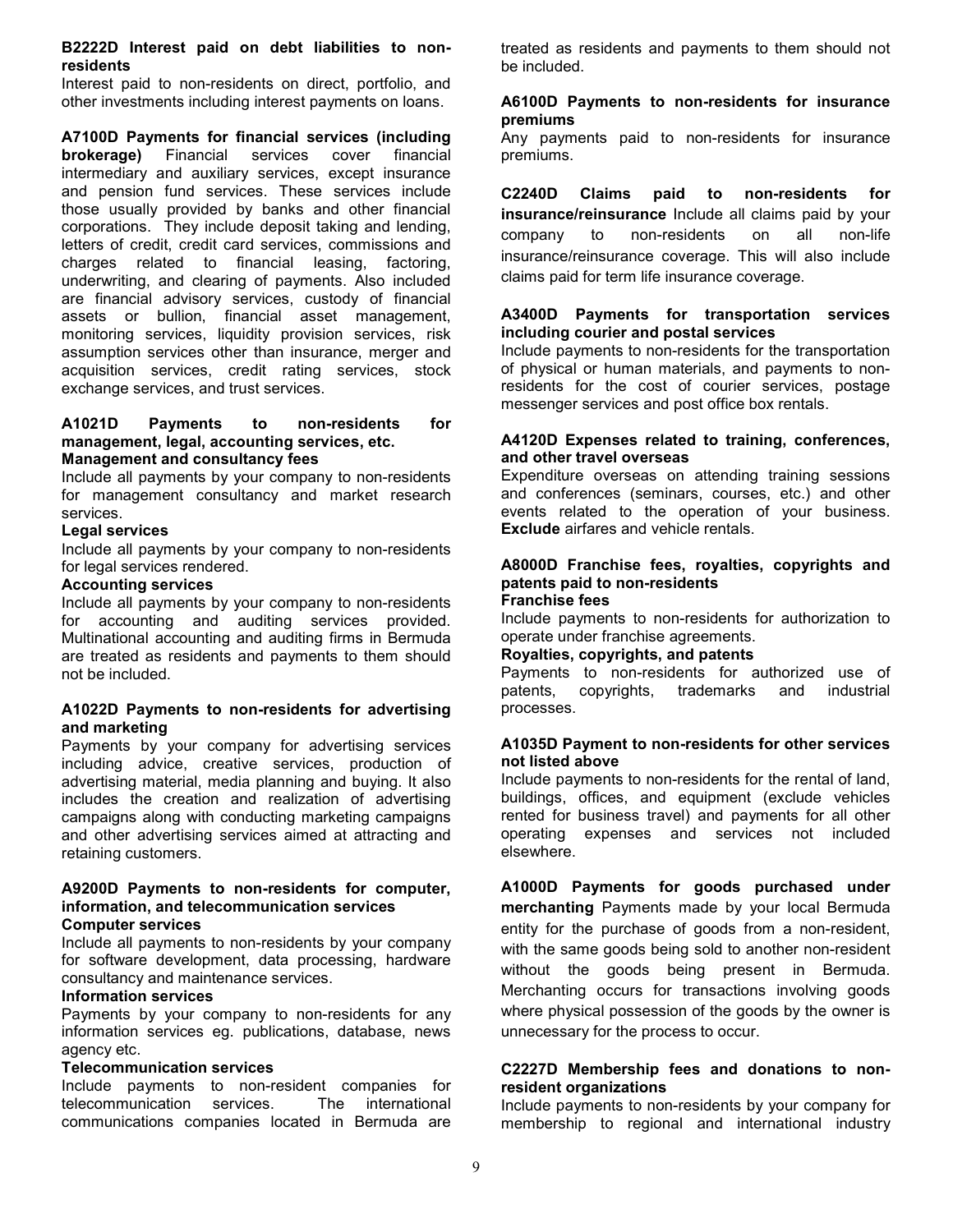associations or other business groups. Donations include all donations made to non-residents by your company.

343421NAF Funds provided to non-resident subsidiaries and affiliates for operating expenses Any other payments to subsidiaries and affiliates for operating expenses, that are not elsewhere specified.

# Receipts from non-residents

#### B2111C Dividends received from non-residents

Dividends earned on equity investments in non-resident companies.

## B2222C Interest received from non-residents on debt liabilities

Interest received on debt securities issued by nonresident debtors, including interest received from parents, affiliated and non-affiliated debtors.

# A1021C Receipts from non-residents for management, legal, accounting services, etc.

**Management and consultancy fees**<br>Receipts from non-residents for Receipts from non-residents for management consultancy and market research services.

#### Legal services

Receipts from non-residents for legal services rendered. Accounting services

Receipts from non-residents for accounting and auditing services provided. Multinational accounting and auditing firms in Bermuda are treated as residents and receipts from them should not be included.

#### A1022C Receipts from non-residents for advertising and marketing

Receipts from non-residents for advertising services including advice, creative services, production of advertising material, media planning and buying. It also includes the creation and realization of advertising campaigns along with conducting marketing campaigns and other advertising services aimed at attracting and retaining customers.

#### A9200C Receipts from non-residents for computer, information, and telecommunication services Computer services

Include all receipts from non-residents for software development, data processing, hardware consultancy and maintenance services.

## Information services

Receipts from non-residents for any information services eg. publications, database, news agency etc.

#### Telecommunication services

Receipts from non-residents for the provision of telecommunication services.

#### A6100C Receipts from non-residents for insurance premiums

Include all premiums received by your company from

non-residents for all non-life insurance coverage. (Premiums received for term life insurance coverage should be included here).

C2240C Insurance/reinsurance claims received from non-resident insurance companies Include all claims received from non-resident insurance companies.

#### A8000C Receipts from non-residents for franchise fees, royalties, copyrights and patents Franchise fees

Include receipts from non-residents for authorization to operate under franchise agreements.

#### Royalties, copyrights, and patents

Receipts from non-residents for authorized use of patents, copyrights, trademarks and industrial processes.

## A1035C Receipts from non-residents for other services not listed above

Include receipts from non-residents for the rental of land, buildings, offices, and equipment (exclude vehicles rented for business travel) and receipts for all other miscellaneous business services.

# A1000C Receipts from non-residents for goods sold under merchanting Receipts from the sale of goods by your local Bermuda entity to a non-resident, with the same goods being previously purchased from another non-resident without the goods being present in Bermuda. Merchanting occurs for transactions involving goods where physical possession of the goods by the owner is unnecessary for the process to occur.

## C2227C Donations received from non-residents

Include all donations received by your company from non-residents (in cash, in kind and services).

343421NIL Funds received from non-resident parents/affiliates for operating expenses Any other receipts from parents/affiliates to cover operating expenses that are not elsewhere specified.

# Assets with non-residents-These items

pertain to the end of year balance sheet values.

31111NAF Equity investment with ≥ 10% ownership made in non-resident companies report the market value of equity investments in non-resident companies where your company owns 10% or more of the voting power.

32142NAF Equity investment with < 10% ownership made in non-resident companies report the market value of equity investments in non-resident companies where your company owns less than 10% of the voting power.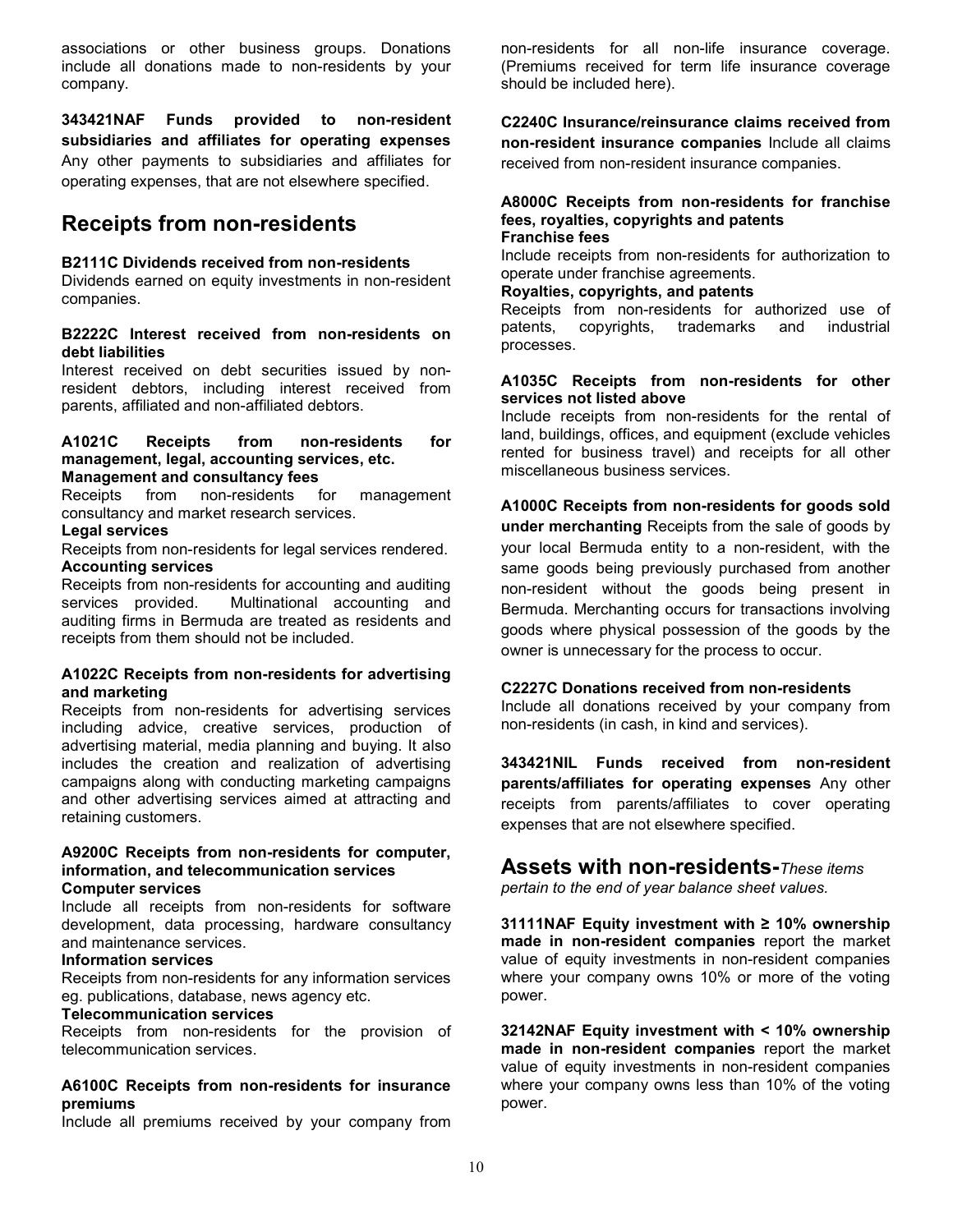#### 322412NAF Investment in debt securities issued by non-resident companies

Report the market value of debt securities issued by non-residents that are held by your company. Examples of debt securities include bonds, certificates of deposit, commercial paper, money market instruments and debentures. Include both long term and short term debt securities issued by parents, affiliates and non-affiliated debtors.

# 342421NAF Deposits in non-resident financial institutions

Report the level of foreign currency and other deposits of your company held with non-resident financial institutions.

343421NAF Loans to non-residents Report the value of any outstanding loans issued to non-residents by your company. Include both long term and short term loans outstanding from parents, affiliates and non-affiliated debtors.

# 346421NAF Accounts receivable from non-residents

Report the value of any accounts receivable from nonresidents owed to your company, such as trade credit and advances.

# 346421NAF Other claims on non-residents

Other assets held by your company from non-residents that are not elsewhere specified.

# Liabilities with non-residents-These

items pertain to the end of year balance sheet values.

31111NIL Equity investment with  $\geq$  10% ownership made by non-residents in your company report the market value of equity investments held by non-resident investors in your company where ownership is 10% or more of the voting power.

32142NIL Equity investment with < 10% ownership made by non-residents in your company report the market value of equity investments held by non-resident investors in your company where ownership is less than 10% of the voting power.

# 322412NIL Debt securities issued by your company and held by non-residents

Report the market value of debt securities issued by your company and held by non-residents. Examples of debt securities include bonds, certificates of deposit, commercial paper, money market instruments and debentures. Include both long term and short term debt securities issued to parents, affiliates and non-affiliated creditors.

343421NIL Loans from non-residents Report the value of any outstanding loans owed by your company to non-residents. Include both long term and short term loans outstanding to parents, affiliates and non-affiliated

creditors.

# 346421NIL Accounts payable to non-residents

Report the value of any accounts payable to nonresidents, such as trade credit and advances.

# 346421NIL Other liabilities to non-residents

Other liabilities owed by your company to non-residents that are not elsewhere specified.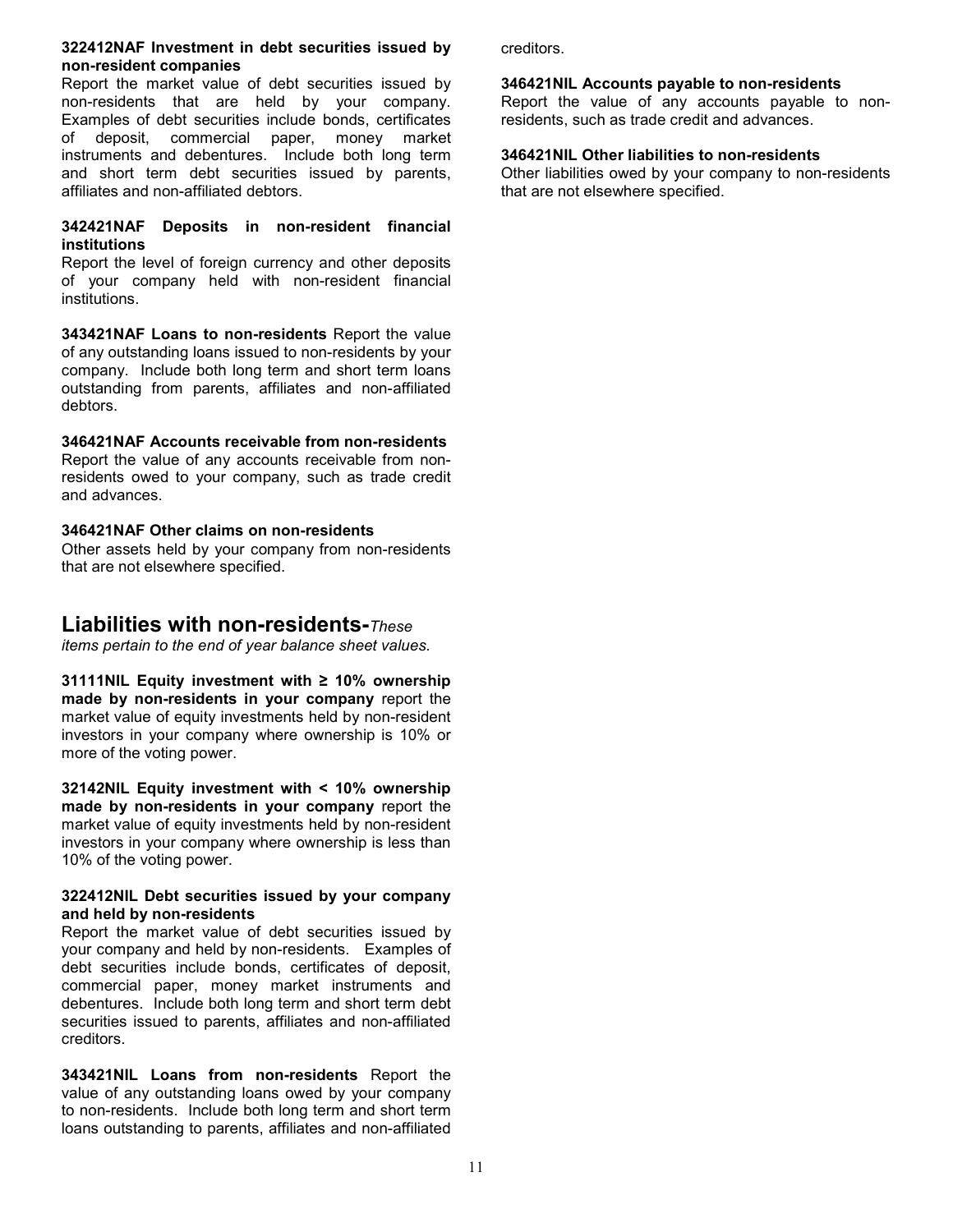# ICT Indicators - Questionnaire Section VI

(Follow up questions may appear when Yes/No features are selected)

Q1. A computer may include: a personal computer, laptop, ultra book, minicomputer or a mainframe system.

Q2. Include all employed persons, not only those working in clerical jobs. Refer to the actual use of a computer rather than simply access to a computer.

Q3. Include all Smartphones and tablets no matter what brand name or operation system they use.

Q4A. Internet refers to Internet Protocol (IP) based networks: www, extranet over the Internet, EDI (Electronic Data Interchange) over the Internet, Internet accessed by mobile phones, and Internet e-mail.

Q4B. Internet Connectivity refers to the connection method that you use to access the internet, not the internet speed. Narrow Band refers to dialup internet connection methods. Fixed Broadband refers to connection through "high-speed" networks, such as those provided by BTC (DSL) and Cable vision. Mobile Broadband refers to a connection using cellular based networks.

Q5. Include all employed persons, not only those working in clerical jobs. Refer to the actual use of the Internet rather than just access to the Internet.

Q6. An Internal network uses the same protocol as the Internet and allows communication within an organization. It is typically set up behind a firewall to control access.

Q7. An Extranet is an internal network that is partially accessible to the outside world by users who are authorized by users inside the network.

Q8. Web presence includes your own web site/home page as well as a presence on a third party's site (including a related entity) where your business has substantial control over the content of the site/page. Include: web site, home page, social media accounts, cloud based services or presence on another entity's web site where your business has control over the content of the page. Exclude: Inclusion in an on-line directory and any other Web pages where your business does not have control over the content of the page.

Q9. Involves the purchasing or procurement via web sites, specialized Internet marketplaces, extranets, EDI (Electronic Data Interchange) over the Internet, Internetenabled mobile phones, and email. Include: orders placed via the Internet whether or not payment was made on-line. Exclude: orders which were cancelled or

not completed.

Q10. Involves the receiving of orders via web sites, specialized Internet marketplaces, extranets, EDI (Electronic Data Interchange) over the Internet, Internetenabled mobile phones, and email. Include: orders received on behalf of other organizations and orders received by other organizations on behalf of your organization. Also, include orders placed via the Internet whether or not payment was made on-line. **Exclude:** orders which were cancelled or not completed.

Q11. Identify the various uses your business has for the internet, by selecting any of the applicable answers. This includes employed persons that use a computer throughout the regular day to day operation.

Q12A. Include all services outsourced locally and overseas.

Q12B. Specify which country the services were outsourced to.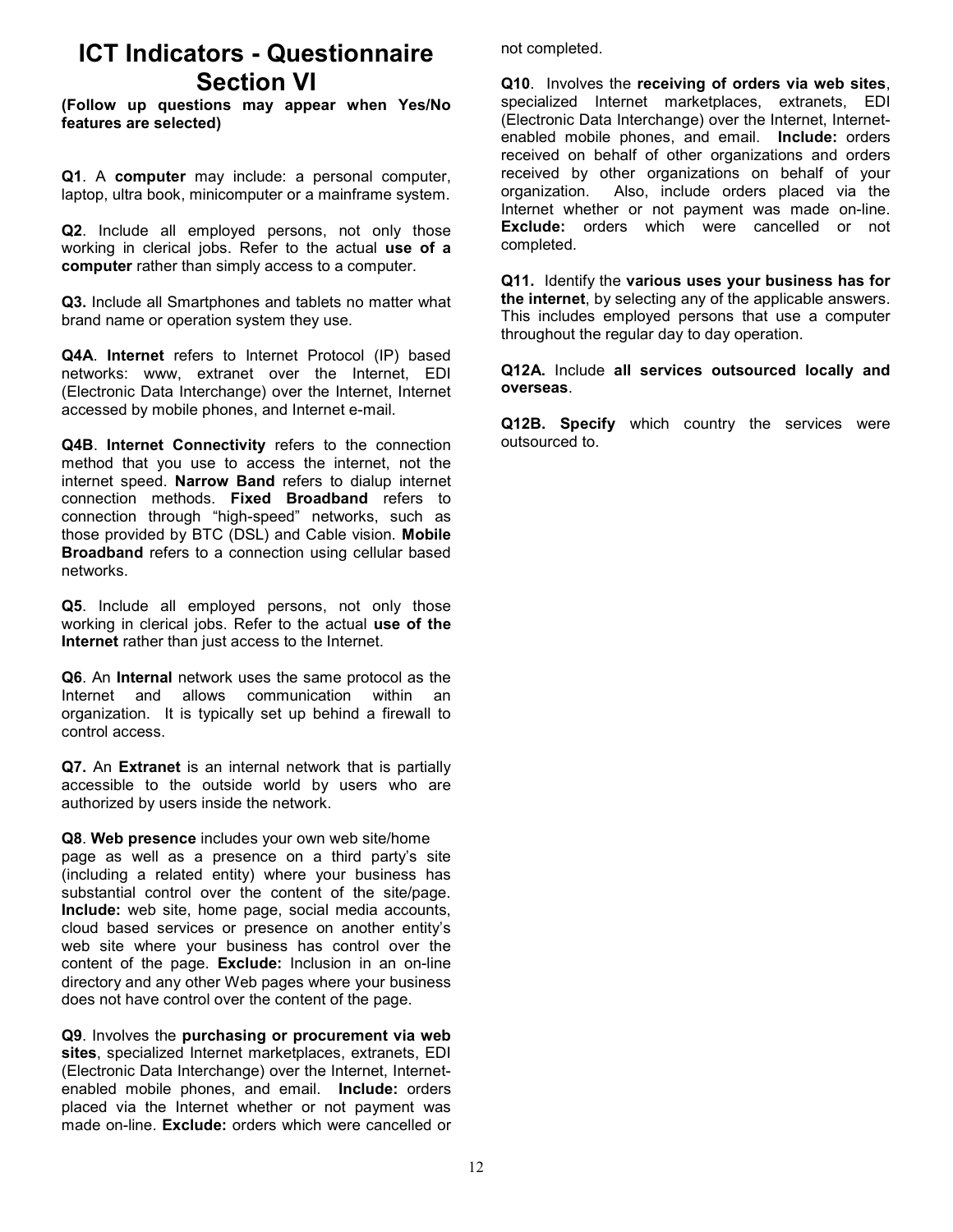# Index

# Item

| Accounting services expenses<br>Advertising expenses | P2810<br>P2820    |
|------------------------------------------------------|-------------------|
| Advisory board fees                                  | D <sub>1000</sub> |
| <b>Agency Fees</b>                                   | P2810             |
| <b>AGM Expenses</b>                                  | P2900             |
| Agricultural materials and supplies purchases        | P2111             |
| Airline tickets, purchased locally                   | P2830             |
| Alcohol sales                                        | P1113             |
| Audit services expenses                              | P2810             |
| <b>Bad debt</b>                                      | D7520             |
| <b>Bank Cards</b>                                    | P <sub>2510</sub> |
|                                                      | P2510             |
| Bank service charges                                 |                   |
| Bank service charges, income<br>Boat rental income   | P1111             |
| <b>Bottled water</b>                                 | P1111             |
|                                                      | P2900             |
| Brokerage commissions                                | P2810             |
| <b>Building cleaning expenses</b>                    | P2900             |
| <b>Building lease expenses</b>                       | P2610             |
| <b>Building rent expenses</b>                        | P2610             |
| Buildings, acquisitions                              | P5114             |
| Buildings, disposals                                 | P5114             |
| Buildings, extensions                                | P5114             |
| Buildings, major renovations                         | P5114             |
| Business travel, local                               | P2412             |
| Call Center                                          | P2810             |
| Cellular phone charges                               | P2420             |
| Checkbook charges                                    | P2510             |
| China purchases                                      | P2155             |
| <b>Church Equipment</b>                              | P2170             |
| City taxes                                           | D2990             |
| Cleaning services, building                          | P2900             |
| Commissions - employee compensation                  | D1000             |
| Commissions - income                                 | P1111             |
| Company fees                                         | D2990             |
| Computer consulting services expenses                | P2700             |
| Computer equipment, acquisitions & disposals P5116   |                   |
| Computer maintenance & repair expenses               | P2700             |
| Computer rental/leasing expenses                     | P2630             |
| Computer software                                    | P5120             |
| Computer software, customized                        | P5120             |
| Computer software, off-the shelf                     | P5120             |
| Computer software, own-account                       | P5120             |
| <b>Concert Expenses</b>                              | P2900             |
| Construction equipment rental income                 | P1113             |
| Construction materials and supplies purchases P2130  |                   |
| Consumer goods rental income                         | P1115             |
| Corporate consulting services expenses               | P2810             |
| Corporation taxes                                    | D2990             |
| Cost of bar and wine sales                           | P2153             |
| Cost of departmental sales                           | P2154             |
| <b>Cost of Goods Sold</b>                            | $\star$           |
| Cost of living allowances                            | D <sub>1000</sub> |
| Cost of room sales                                   | P2151             |
| <b>Credit Card commission</b>                        | P2510             |
| <b>Custodial services</b>                            | P2900             |
| <b>Custody Expense</b>                               | P2520             |
| Cutlery purchases                                    | P2155             |

| Data Storage, Electronic                                                           | P2700                      |
|------------------------------------------------------------------------------------|----------------------------|
| Data Storage, Hard Copy                                                            | P2412                      |
| Delivery service income                                                            | P1189                      |
| Demurrage                                                                          | P2412                      |
| Depreciation                                                                       | K1000                      |
| Director's fees                                                                    | D1000                      |
| <b>Discounts</b>                                                                   | P1111                      |
| Dividends received and investment income                                           | D4002                      |
| Dividends received (banks only)                                                    | D4211                      |
| Donations paid                                                                     | D7520                      |
| Donations received                                                                 | D7511                      |
| <b>Draft Charges</b>                                                               | P2510                      |
| Dues                                                                               | P2900                      |
| Durable goods, acquisitions & disposals                                            | P5116                      |
| Electrical equipment rental                                                        | P5115                      |
| <b>Electricity expenses</b>                                                        | P2220                      |
| Employee benefits                                                                  | D <sub>1000</sub>          |
| Employee bonuses                                                                   | D <sub>1000</sub>          |
| Employee insurance benefits                                                        | D <sub>1000</sub>          |
| Employee pension contributions                                                     | D <sub>1000</sub>          |
| Entertainment expenses, client                                                     | P2840                      |
| Entertainment expenses, employee                                                   | P2840                      |
| Equipment, acquisitions                                                            | P5116                      |
| Equipment, disposals                                                               | P5116                      |
| <b>Exhibit Expenses</b>                                                            | P2900                      |
| <b>Fax services</b>                                                                | P2420                      |
| Fixed assets, deterioration                                                        | K1000                      |
| <b>Flowers</b><br>Food or Liquor licensing fee                                     | P2170<br>D2990             |
| Food purchases for rest homes                                                      | P2900                      |
| Food purchases for restaurants                                                     | P2152                      |
| Foreign exchange gains or losses                                                   | Exclude                    |
| <b>Freelance Staff</b>                                                             | D <sub>1000</sub>          |
| Freight charges, local                                                             | P2412                      |
| Freight charges, local (agriculture only)                                          | P2411                      |
| Fuel purchases                                                                     | P2160                      |
| Furniture rental expenses                                                          | P2630                      |
| Furniture rental income                                                            | P1115                      |
| Gasoline purchases                                                                 | P2160                      |
| Gifts paid                                                                         | D7520                      |
| Glassware purchases                                                                | P2155                      |
| Grants received                                                                    | D7511                      |
| Gratuities (other dept. sales)                                                     | P1114G                     |
| Gratuities (restaurant sales)                                                      | P1112G                     |
| Gratuities (room sales)                                                            | P1111G                     |
| Gratuities (tips paid to employees)                                                | D1112                      |
| Gratuities (wine & bar sales)                                                      | P1113G                     |
| Health licensing fees                                                              | D2990                      |
| Hedging                                                                            | Exclude                    |
| <b>Help Desk Fees</b>                                                              | P2810                      |
| Honoraria (BPSU)                                                                   | D1000                      |
| Hotel occupancy tax (paid to government)                                           | D2142                      |
| Housing, cost of, employer's portion<br>Gross income from rental/lease of building | D <sub>1000</sub><br>P1610 |
| Insurance premiums, property                                                       | P2520                      |
| <b>Immigration Fees</b>                                                            | D2990                      |
| Interest paid                                                                      | D4009                      |
| Interest paid (construction only)                                                  | D4590                      |
| Interest paid (banks only)                                                         | D4190                      |
| Interest received                                                                  | D4001                      |
| Interest received (banks only)                                                     | D4110                      |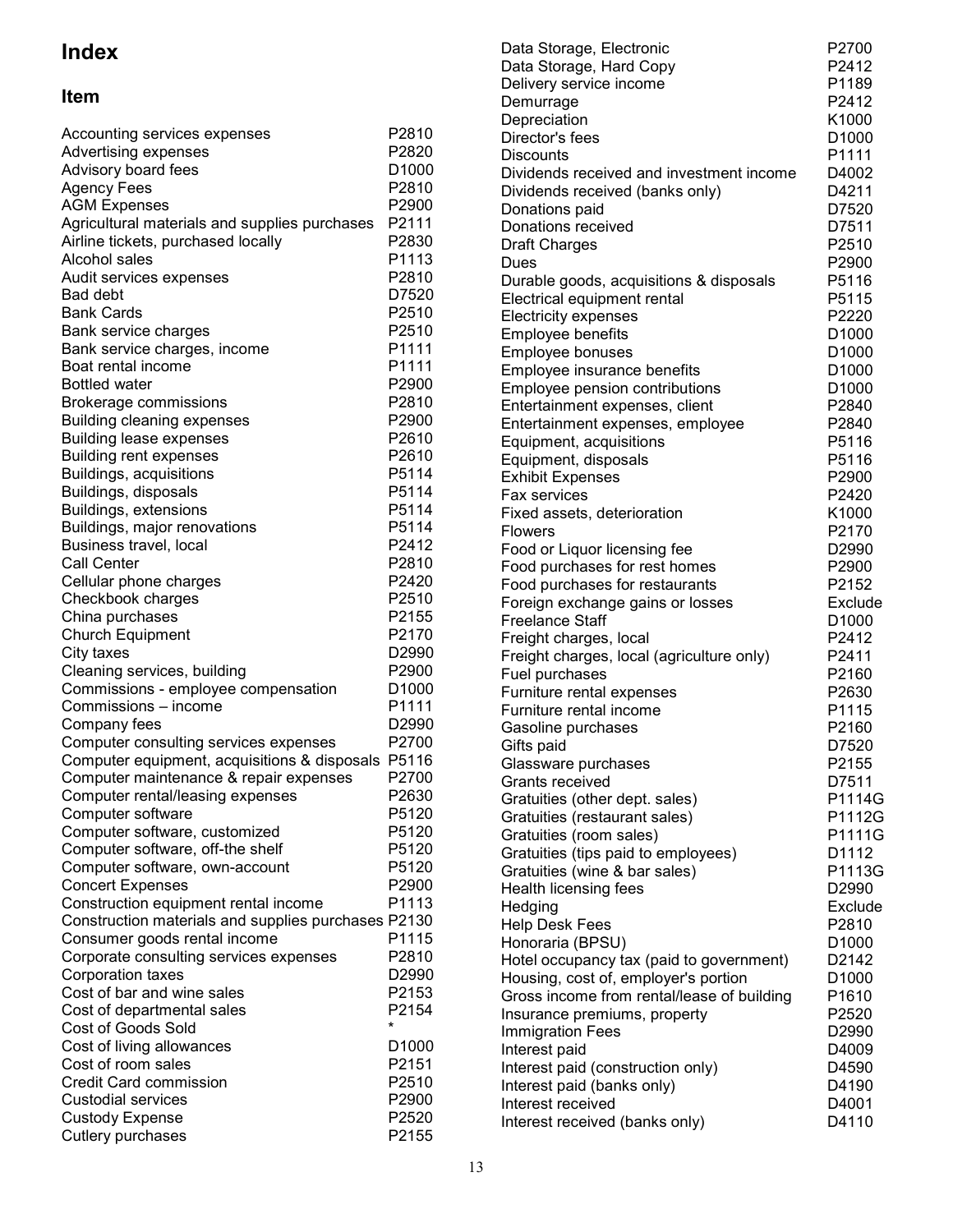| Internet advertisements                                        | P2820             | Office supplies purchases                            | P2170   |
|----------------------------------------------------------------|-------------------|------------------------------------------------------|---------|
| Internet charges                                               | P2420             | Other departmental sales                             | P1114   |
| Inventories, change                                            | P5200             | Other operating income                               | P1189   |
| Inventories, finished goods, closing                           | P5221             | Outsourcing of construction work                     | P2230   |
| Inventories, finished goods, opening                           | P5229             | Overtime payments                                    | D1000   |
| Inventories, livestock, closing                                | P5211             | Packaging materials purchases                        | P2140   |
| Inventories, livestock, opening                                | P5219             | Parts & supplies purchases                           | P2190   |
| Inventories, resale goods, closing                             | P5231             | Payroll processing fees                              | P2810   |
| Inventories, resale goods, opening                             | P5239             | Payroll taxes, employee's portion                    | D1000   |
| Inventories, work-in-progress, closing                         | P5221             | Payroll taxes, employer's portion                    | D2910   |
| Inventories, work-in-progress, opening                         | P5229             | Pension fund contributions received/receivable D6101 |         |
| Janitorial services                                            | P2900             | Pension fund reserves, changes                       | F6202   |
| Kerosene purchases                                             | P2160             | Post office box rentals                              | P2430   |
| Land rents received                                            | D4003             | Postage expenses                                     | P2430   |
| Land rent paid                                                 | D4009             | Poster costs                                         | P2820   |
| Land rent paid (construction only)                             | D4590             | Printing (advertising)                               | P2820   |
| Landscaping, grounds maintenance                               | P2240             | Printing (other)                                     | P2900   |
| Land taxes                                                     | D2990             | Professional fees expenses                           | P2810   |
| Laundry                                                        | P2900             | Professional licenses                                | D2990   |
| Legal services expenses                                        | P2810             | Professional supplies purchases                      | D2180   |
| Life insurance claims paid/payable                             | F6109             | Promotion expenses                                   | P2820   |
| Life insurance premiums received/receivable                    | F6101             | Property appraisal expenses                          | P2620   |
| Life insurance reserves, changes                               | F6201             | Property appraisal income                            | P1112   |
| Linen purchases                                                | P2155             | Property development expenses                        | P2620   |
| Loss on Sale of Building                                       | Exclude           | Property development income                          | P1112   |
| Loss on Sale of Fixed Assets                                   | Exclude           | Property management expenses                         | P2620   |
| Machinery & equipment rental income                            | P1113             | Property management income                           | P1112   |
| Machinery, acquisitions                                        | P5116             | Property taxes                                       | D2990   |
| Machinery, disposals                                           | P5116             | Radio advertisements                                 | P2820   |
| Magazine subscriptions                                         | P2900             | Radio transmission charges                           | P2420   |
| Maintenance & repair of boating equipment                      | P2213             | Raw material purchases for manufacturing             | P2120   |
|                                                                | P2212             | Real estate agency services expenses                 | P2620   |
| Maintenance & repair of engines<br>Maintenance & repair of M&E | P2211             | Real estate agency services income                   | P1112   |
|                                                                | P2300             | Recoveries                                           | P2900** |
| Maintenance & repair of motor vehicles                         | P2214             | Refunds                                              | P1111   |
| Maintenance & repair of plant & equipment                      | P2212             |                                                      | P1111   |
| Maintenance & repair of radio equipment                        |                   | Rental income                                        |         |
| Maintenance & repair of equipment, income                      | P1111             | <b>Rep Fees</b>                                      | P2810   |
| Maintenance & repair of motor vehicles, incomeP1112            |                   | Repair services, miscellaneous                       | P1113   |
| Management advisory services expenses                          | P2810             | Research & Development                               | P5119   |
| Marina sales                                                   | P1111M            | Resale goods purchases                               | P1129   |
| Marketing cost                                                 | P2820             | Resale goods sales                                   | P1121   |
| Meals, cost of, employer's portion                             | D <sub>1000</sub> | Royalties                                            | D2900   |
| Media costs                                                    | P2820             | Royalties paid (construction only)                   | D4590   |
| Membership dues, income                                        | P1112             | <b>Salaries</b>                                      | D1000   |
| Messenger services                                             | P2420             | Sales                                                | P1111   |
| Mineral exploration                                            | P5120             | Scholarships paid                                    | D7520   |
| Minor maintenance & repair of buildings                        | P2240             | Security expenses                                    | P2900   |
| <b>Monthly Service Charge</b>                                  | P2510             | Severance expenses                                   | D1000   |
| Mooring rents                                                  | P2610             | Shipping                                             | P2412   |
| Motor vehicle license fees                                     | D2990             | Sick pay                                             | D1000   |
| Non-life insurance claims paid/payable                         | D7200             | Social insurance benefits paid/payable               | D6220   |
| Non-life insurance premiums rec'd/receivable                   | D7101             | Staff training                                       | P2900   |
| Non-life insurance reserves, changes                           | F6203             | Stamp duties                                         | D2990   |
| Occupancy tax collected                                        | P1111H            | Stationery purchases                                 | P2170   |
| Occupancy tax paid                                             | D2142             | Stock taking expenses                                | P2810   |
| Office equipment rental income                                 | P1113             | Stock options                                        | D1000   |
| Office equipment rental/leasing expenses                       | P2630             | Storage                                              | P2412   |
| Office equipment, acquisitions & disposals                     | P5116             | Subscriptions                                        | P2900   |
| <b>Office Losses</b>                                           | Exclude           | Subventions received                                 | D7511   |
| Office space lease expenses                                    | P2610             | Swift                                                | P2510   |
| Office space rental expenses                                   | P2610             | Tax services expenses                                | P2810   |